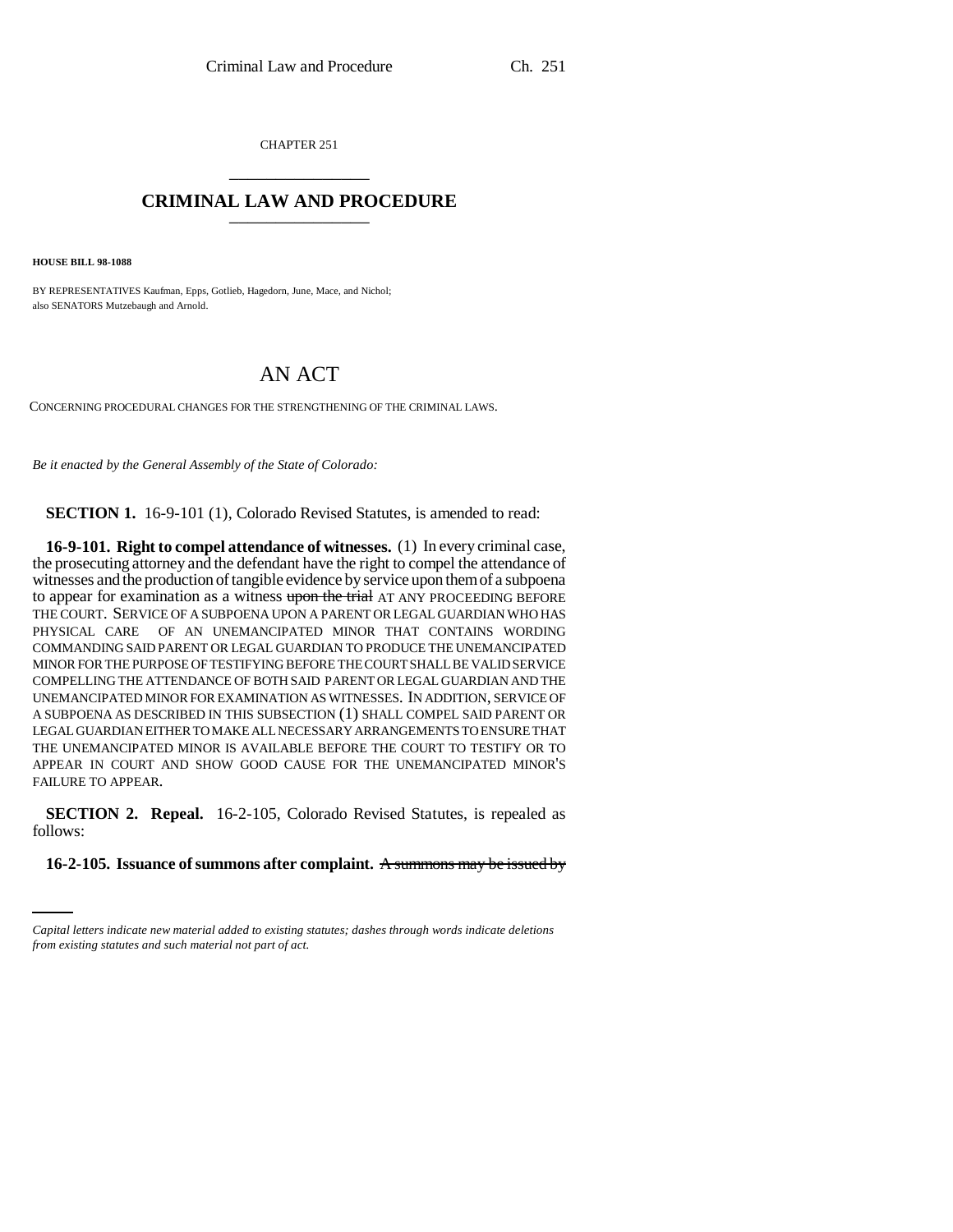the clerk of the county court, if a sworn complaint has been filed by any person with the county court requesting issuance of a summons under simplified procedure. A copy of a summons so issued shall be supplied to the district attorney or deputy district attorney for the county. If the district attorney so requests, a warrant may be issued by the county judge, upon a showing of probable cause. In such event, the person named in the warrant shall be brought before the court as provided in the Colorado rules of criminal procedure.

**SECTION 3.** 13-33-102, Colorado Revised Statutes, is amended BY THE ADDITION OF A NEW SUBSECTION to read:

**13-33-102. Fees of witnesses.** (6) NOTWITHSTANDING THE PROVISIONS OF SUBSECTIONS (1) TO (5) OF THIS SECTION, THE WITNESS FEE SPECIFIED IN THIS SECTION SHALL NOT BE PAID TO ANY WITNESS WHO AT THE TIME OF TESTIFYING IS IN THE LEGAL CUSTODY OF ANY STATE OR FEDERAL AGENCY OR ANY LOCAL LAW ENFORCEMENT AGENCY AND WHOSE TRANSPORTATION TO COURT IS PROVIDED AT GOVERNMENT EXPENSE.

**SECTION 4.** 13-33-103, Colorado Revised Statutes, is amended BY THE ADDITION OF A NEW SUBSECTION to read:

**13-33-103. Mileage fees of jurors and witnesses.** (6) THE MILEAGE FEE SHALL NOT BE PAID TO ANY WITNESS WHO AT THE TIME OF TESTIFYING IS IN THE LEGAL CUSTODY OF ANY STATE OR FEDERAL AGENCY OR ANY LOCAL LAW ENFORCEMENT AGENCY AND WHOSE TRANSPORTATION TO COURT IS PROVIDED AT GOVERNMENT EXPENSE.

**SECTION 5.** 18-6-803.7 (2) (b), Colorado Revised Statutes, is amended to read:

**18-6-803.7. Central registry of restraining orders - creation.** (2) (b) Restraining orders and subsequent orders shall be entered into the registry by the clerk of the court issuing the restraining order; EXCEPT THAT ORDERS ISSUED PURSUANT TO SECTIONS 18-1-1001 AND 19-2-707, C.R.S., SHALL BE ENTERED INTO THE REGISTRY ONLY AT THE DISCRETION OF THE COURT OR UPON MOTION OF THE DISTRICT ATTORNEY. THE CLERK OF THE COURT ISSUING THE RESTRAINING ORDER SHALL BE RESPONSIBLE FOR UPDATING THE REGISTRY ELECTRONICALLY IN A TIMELY MANNER TO ENSURE THE NOTICE IS AS COMPLETE AND ACCURATE AS IS REASONABLY POSSIBLE WITH REGARD TO THE INFORMATION SPECIFIED IN SUBSECTION (3) OF THIS SECTION.

**SECTION 6.** 24-72-302 (2), Colorado Revised Statutes, is amended to read:

**24-72-302. Definitions.** As used in this part 3, unless the context otherwise requires:

(2) "Basic identification information" means the name, birth date, PLACE AND DATE OF BIRTH, last-known address, SOCIAL SECURITY NUMBER, OCCUPATION AND ADDRESS OF EMPLOYMENT, physical description, PHOTOGRAPH, HANDWRITTEN SIGNATURE, sex, and fingerprints, AND ANY KNOWN ALIASES of any person.

**SECTION 7.** 16-11-501 (2), Colorado Revised Statutes, is amended BY THE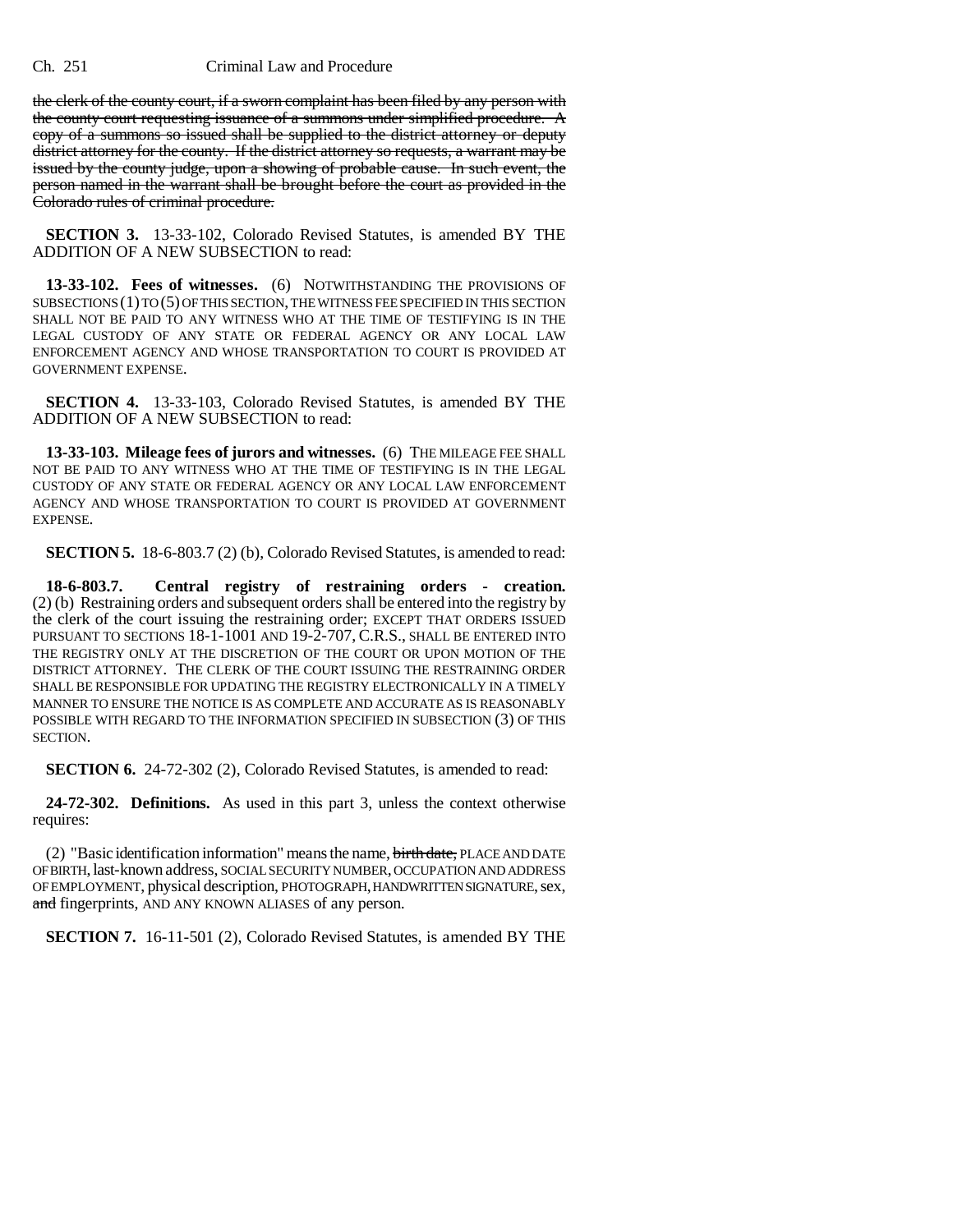## ADDITION OF A NEW PARAGRAPH to read:

**16-11-501. Judgment for costs and fines.** (2) The costs assessed pursuant to subsection (1) of this section or section 16-18-101 may include:

(n) ANY COSTS OF PARTICIPATION IN A DIVERSION PROGRAM IF THE OFFENDER OR JUVENILE UNSUCCESSFULLY PARTICIPATED IN A DIVERSION PROGRAM PRIOR TO THE CONVICTION OR ADJUDICATION.

**SECTION 8.** 16-7-403, Colorado Revised Statutes, is amended BY THE ADDITION OF A NEW SUBSECTION to read:

**16-7-403. Deferred sentencing of defendant.** (4) A WARRANT FOR THE ARREST OF ANY DEFENDANT FOR BREACH OF A CONDITION OF A DEFERRED SENTENCE MAY BE ISSUED BY ANY JUDGE OF A COURT OF RECORD UPON THE REPORT OF A PROBATION OFFICER, OR UPON THE VERIFIED COMPLAINT OF ANY PERSON, ESTABLISHING TO THE SATISFACTION OF THE JUDGE PROBABLE CAUSE TO BELIEVE THAT A CONDITION OF THE DEFERRED SENTENCE HAS BEEN VIOLATED AND THAT THE ARREST OF THE DEFENDANT IS REASONABLY NECESSARY. THE WARRANT MAY BE EXECUTED BY ANY PROBATION OFFICER OR BY A PEACE OFFICER AUTHORIZED TO EXECUTE WARRANTS IN THE COUNTY IN WHICH THE DEFENDANT IS FOUND.

**SECTION 9.** 16-12-102 (1), Colorado Revised Statutes, is amended to read:

**16-12-102. Appeals by the prosecution.** (1) The prosecution may appeal any decision of the trial court in a criminal case upon any question of law. and Any order of the trial court granting THAT EITHER DISMISSES ONE OR MORE COUNTS OF A CHARGING DOCUMENT PRIOR TO TRIAL OR GRANTS a new trial after the entry of a verdict or judgment shall constitute a final order which THAT shall be immediately appealable pursuant to this subsection (1). If any act of the general assembly is adjudged inoperative or unconstitutional in any criminal case, it is the duty of the district attorney of the judicial district in which the court making such decision is situated to appeal on behalf of the people of the state of Colorado, unless the same issue of constitutionality is already pending before a reviewing court in another case. Nothing in this section shall authorize placing the defendant in jeopardy a second time for the same offense. No docket fee shall be required of the people upon an appeal under this section. The procedure to be followed in filing and prosecuting appeals under this section shall be as provided by applicable rule of the supreme court of Colorado. However, if a statute providing for the imposition of the death penalty is adjudged inoperative or inapplicable for any reason, such adjudication shall constitute a final order which THAT shall be immediately appealable to the supreme court of Colorado, notwithstanding any statute or court rule to the contrary.

**SECTION 10.** 16-5-402, Colorado Revised Statutes, is amended BY THE ADDITION OF A NEW SUBSECTION to read:

**16-5-402. Limitation for collateral attack upon trial judgment.** (1.5) IF AN APPELLATE COURT CAN DETERMINE ON THE FACE OF THE MOTION, FILES, AND RECORD IN A CASE THAT A COLLATERAL ATTACK IS OUTSIDE THE TIME LIMITS SPECIFIED IN SUBSECTION (1) OF THIS SECTION, THE APPELLATE COURT MAY DENY RELIEF ON THAT BASIS, REGARDLESS OF WHETHER THE ISSUE OF TIMELINESS WAS RAISED IN THE TRIAL